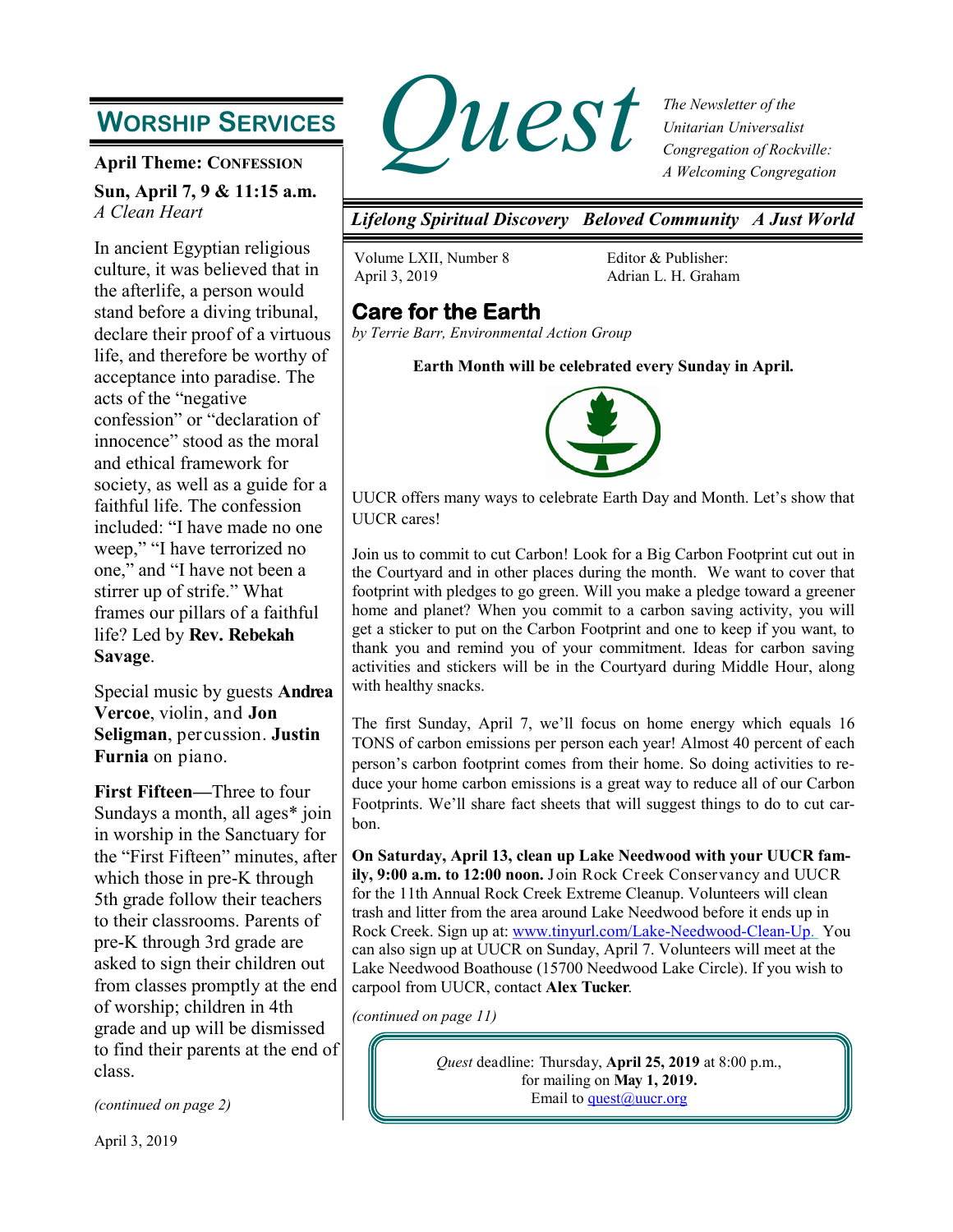# *Quest*

**Unitarian Universalist Congregation of Rockville 100 Welsh Park Drive Rockville, MD 20850 301-762-7666 UUCR@UUCR.ORG WWW.UUCR.ORG**

#### **Staff**

Senior Minister: Rev. Lynn Thomas Strauss Associate Minister: Rev. Rebekah A. Savage Director of Religious Education: Carla Miller Director of Music: Sarah Jebian Director of Communications & Membership: Adrian L. H. Graham Church Administrator: Donna Taylor RE & Youth Assistant: Anne Chernikoff Pianist: Justin Furnia Building Sexton: Justin Onyeador

### **Board of Trustees**

Colleen Dolak, President Mary Carvajal, Vice President Peter Shaw, Secretary Christy Shannon, Treasurer Dana Alzouma Glenn Griffin Aaron Pied Steve Eckstrand, Immediate Past President

### **Officers**

Secretary: Peter Shaw Treasurer: Christy Shannon Assistant Treasurers: Eric Burch Barbara Harrison

### **Quest Staff**

Editor-in-Chief/Coordinator: Adrian Graham Desktop Publisher: Adrian Graham

*Quest*, the regular newsletter of the Unitarian Universalist Congregation of Rockville, is published monthly at the UUCR office at 100 Welsh Park Drive, Rockville, MD 20850, and distributed without charge to members, guests, and friends. Postage is paid at Rockville, MD. All rights reserved. Postmaster: Send address changes to Circulation Manager, *Quest*, 100 Welsh Park Drive,

Rockville, MD 20850

### *(Worship Services continued from page 1)*

\*Nursery care for infants—3-year-olds is available during the entire service in Building 3, Room 33.

#### **Sunday, April 14, 9:00 a.m. & 11:15 a.m.** *What Hurts Mother Earth Hurts Us All*

**Rev. Lynn Strauss** will consider the interconnectedness of all life on planet Earth. What are we willing to do to advance envi-

ronmental justice today and tomorrow?

Special music by the **UUCR Chamber Ensemble**, under the direction of **Justin Furnia**.

**First Fifteen**—see above.

### **Sunday, April 21, 9:00 a.m. & 11:15 a.m.**

EASTER SUNDAY & CHILD DEDICATION *Human Brokenness and Healing*

In a world of pain, fear, and hate, **Rev. Strauss** will speak to the human condition and the healing power of hope. How can you plant more seeds of hope in the world?

The **Adult Choir** will sing, with **Justin Furnia** on piano. Trumpet trio featuring **Julie Graf**, **Melanie Lyons**, and **Matthew Lyons-Bennington**.

**Special Programming—**All\* gather together in the Sanctuary for this service. Children will then depart to Founders Hall for special holiday programming. \*Nursery care for infants—3-yearolds is available during the entire service in Building 3, Room 33.

### **Sunday, April 28, 9:00 a.m. & 11:15 a.m.**

NEW MEMBER SUNDAY *Liberation*

Ever feel as if the world is stacked against you? Ever know that place of despair and injustice? Liberation Theology is grounded in the belief that God is on the side of the oppressed and poor. This sermon, inspired by an Action Auction request, explores the spectrum of Liberation Theology and reminds us that liberation is our collective will towards the Greatest Good in the world. We will also be graced by the musical genius of Wendel Werner! Most importantly, come welcome the newest members to our UUCR Family. Led by **Rev. Savage.**

Special music by guest pianist **Wendel Werner**.

**First Fifteen—**see above.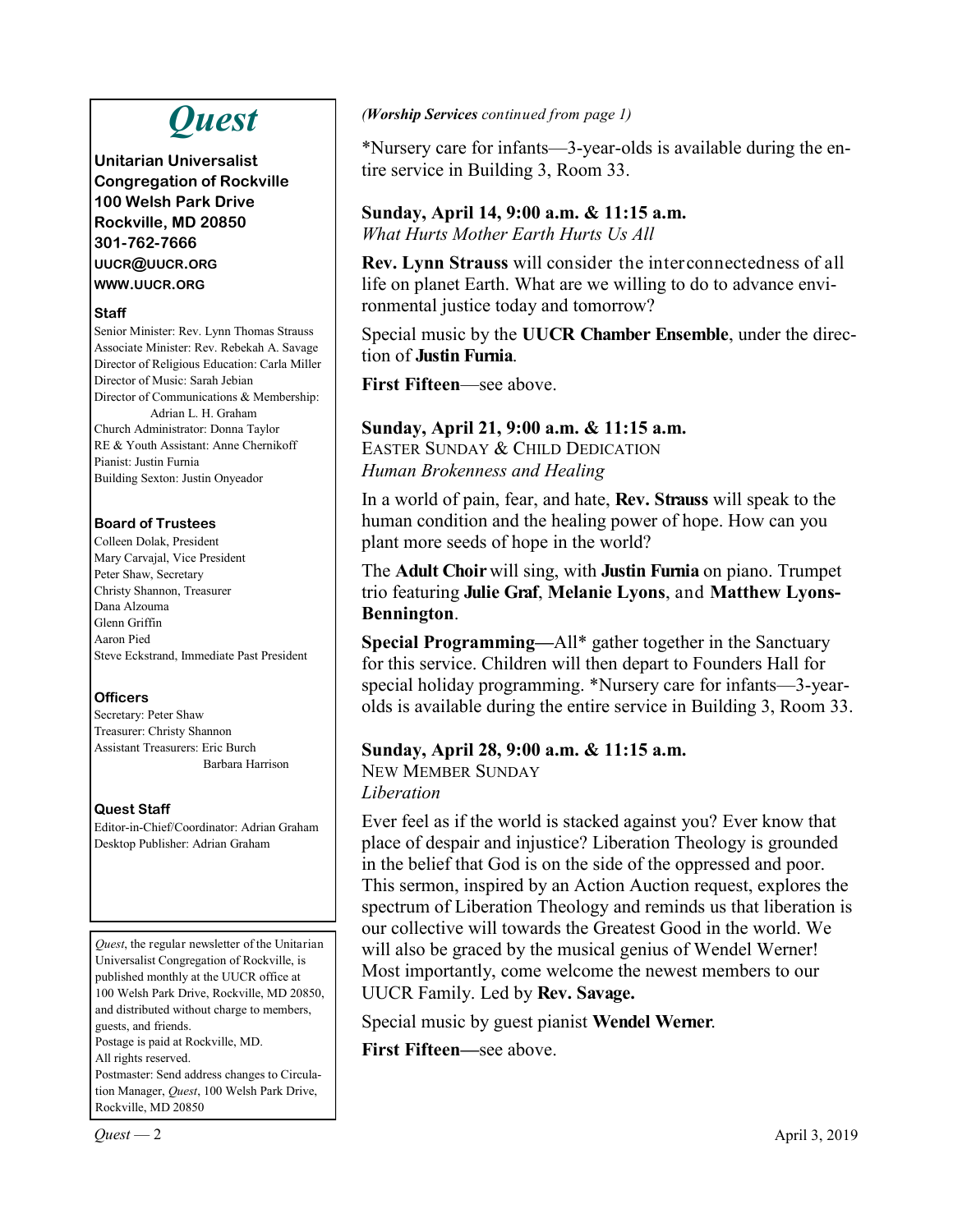# **FAITH FORMATION**

### *REflections...*

*by Carla Miller, Director of Religious Education* 

### **Family Faith Formation**



#### *Prayground***, Our Children's Summer Program**

This summer we will provide a hands-on experience of spiritual practice and creative exploration. Volunteer for one Sunday or many. This a great opportunity to get involved if your schedule doesn't otherwise fit with RE…like our choir members, professional teachers who now have the summer off, and other non-teaching members. We have a list of wonderful activities from which you may choose. All instructions and materials will be provided.

### **Explore the World of Faith with Children and Youth Next Year**

We have exciting plans for next year's faith formation for our young people, and lots of great kids! Next step? Identifying the adult volunteers to guide them on the way. Might you join us? Read on to know more, and contact me at [cmiller@uucr.org.](mailto:cmiller@uucr.org) Faith Formation is a meaningful and satisfying way to volunteer in the UUCR faith community. We have at least four volunteers for each class; each serves approximately twice a month. You might choose to teach for the full RE year, or for one semester if that is a better fit for your schedule.

### **Class Plans: 2019-2020**

- $\bullet$  9:00 a.m. Faith Explorers (Grades K-6). This multiage group engages children in the congregational theme of the month through group activities as well as individual exploration. This program is a great fit for independent and hands-on learners. *Volunteers:* We have had great fun and success with this new program, but not so much success in finding adult leaders. Please consider taking a role as a leader or assistant for this wonderful group!
- 11:15 a.m. Classes. The theme for all grades next year is the Six UU Sources from which we draw, especially world religions. This theme provides meaningful learnings and supports spiritual development and the strengthening of an anti-oppressive, anti-racist lens.
	- Age Group: Grades Pre-K/K (ages 4-5). Fall—["Creating Home"](https://www.uua.org/re/tapestry/children/home) develops a sense of home grounded in faith and Unitarian Universalist values, and draws on stories from many sources. Spring—"[A](https://www.uua.org/re/tapestry/children/wonder)  [World of Wonder"](https://www.uua.org/re/tapestry/children/wonder) delves deeply into our interconnection with the web of life through direct experience with the natural world. *Volunteers:* Anyone with a love of young children! Special opportunity in the spring for those with a love of nature. Feel free to volunteer for one or both semesters.
	- Age Group: Grades 1-3 (ages 6-8). *Note: This curriculum may be adapted.* Fall—"Picture Book World Religions" will engage children in exploration of diverse faith traditions through beautiful picture books. Spring—"Picture Book Bible Tales" focuses specifically on Jewish and Christian bible stories and their lessons. *Volunteers:* Those who love children's books and the sweet, inquisitive children in the early elementary grades. Fall semester will benefit from your understanding of cultural and religious diversity. Spring is an opportunity for those with Jewish or Christian origins to revisit the core stories and themes of these traditions.

*(continued on page 4)*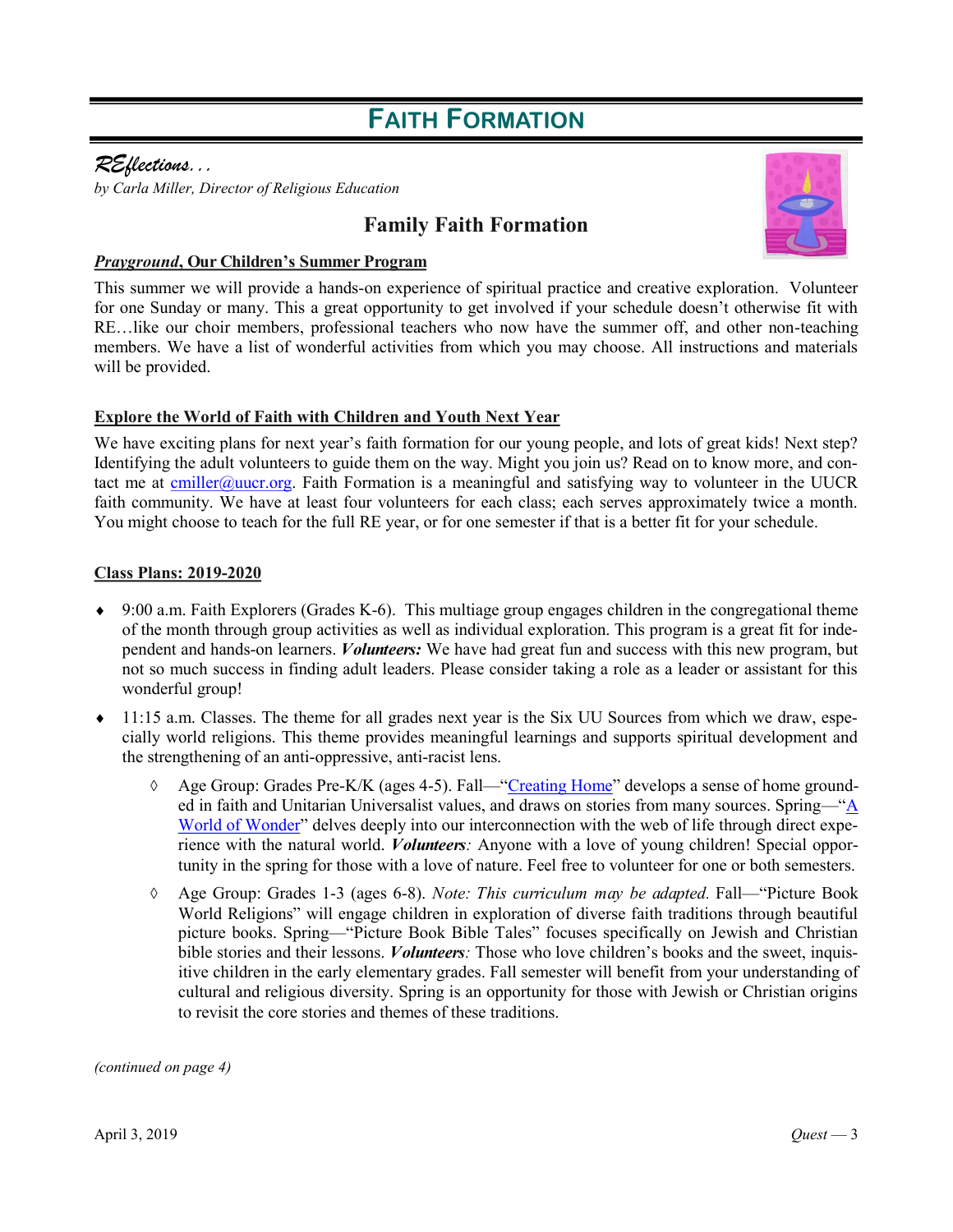# **FAITH FORMATION**

*(REflections continued from page 3)*

- Age Group: Grades 4-6 (ages 9-11). Fall—"Sources of Our Faith". This journey through the Six Sources of our liberal faith brings both breadth and depth to faith formation. Spring—"Mytholodeon". Our self-created sequel to *Bibleodeon* allows children to engage with a variety of myths through themes like nature, the human condition, facing challenges, and depictions of an afterlife. *Volunteers:*  Young people this age are ready to jump into learning and actively shaping their individual perspectives. They enjoy interactive games, creative arts, and engaging their teachers actively in debate. Fall semester will be a UU faith formation experience. Do you know the [Six Sources](https://www.uua.org/beliefs/what-we-believe/sources) of our faith? This is your opportunity to learn alongside the kids. Are you an enthusiast of myths and ancient cultures? Your presence would enrich our spring semester! *Don't worry, significant background knowledge is not nearly as important as your interest and eagerness to engage in this exploration.*
- Age Group: Grades 7-8 (ages 12-13). "[Crossing Paths."](https://www.soulmatterssharingcircle.com/crossing-paths.html) An updated version of the *Neighboring Faiths*  curriculum, this exploration of world religions provides an abundance of experiential learning, including field trips to a variety of faith communities and guest speakers. This will be a highly memorable and formative year. *Volunteers*: Have you attended worship in a mosque, taken a guided tour of a Hindu temple, or meditated in the silence of a Quaker meeting house? This class will provide those experiences for adults as well as youth! This updated version emphasizes family engagement as well. Your enjoyment of the youth is key! Those with background knowledge of world religions would be particularly valuable as teachers, though this is not a requirement. RE staff support the planning of field trips and speakers. Let us know of any religious experience or area of expertise you could bring as a guest speaker.
- $\Diamond$  Age Group: Senior High Youth. The [web of youth ministry](https://www.uua.org/blueboat/guides/enter-uu-web-youth-ministry) model builds toward meaningful partnership between youth and adults in shaping a program of learning, justice-making, multigenerational relationship, and spiritual development. Youth may also potentially join the junior youth on some of their field trips. *Volunteers* who would enjoy any aspect of youth programming—team-building activities, spiritual development, or social justice are invited to bring their enthusiasm to our youth for one or more sessions or activities! We are hoping to welcome more Sunday morning advisors for the group as well as people who will come in for special sessions or accompany youth on activities outside of Sunday morning.

# **Emerson's Report: Dancing Out of Inhibitions**

#### *by Tim Francis*

In March, Emerson's Café's usual 50-minute 'incubator' of insight turned out a few powerful and helpful ideas for 'stepping out' of inhibitions into that glorious rapture of dance, including the following:



- 1) Forget the fear of wounding your ego by embarrassment and think of dancing as a service to the higher power or spirit—to encourage and inspire others by example and reach the important goal of experiencing a higher consciousness and state of being. Dance to express, not impress.
- 2) Take the inspiration from children or first humankind to remember that all-important spirit of spontaneity, creativity, and play. Especially important to UUs—turn off the intellect and turn on the heart-body and fun!
- 3) Learn to say "Forget that!" to the feelings or thoughts of stopping yourself from dancing and bowing to the perceived or imagined critical thoughts of others. Dance like you don't care who's watching! Realize that your much more valuable hunger to dance trumps feelings of inhibition and criticism.
- 4) Remember Rev. Rebekah's sermon, pointing out the idea that "to stop moving is to die." That being too still, not growing, leads to decay and death, and cuts evolution and realization short.

Hopefully the above will be helpful—especially at Rev. Lynn's Farewell Dance party coming up on May 18! Maybe it will also help steer some 'questers' to be welcome new faces at Emerson's Café—it's a more intimate and less inhibiting place to share and build clarity on each of our important spiritual practices.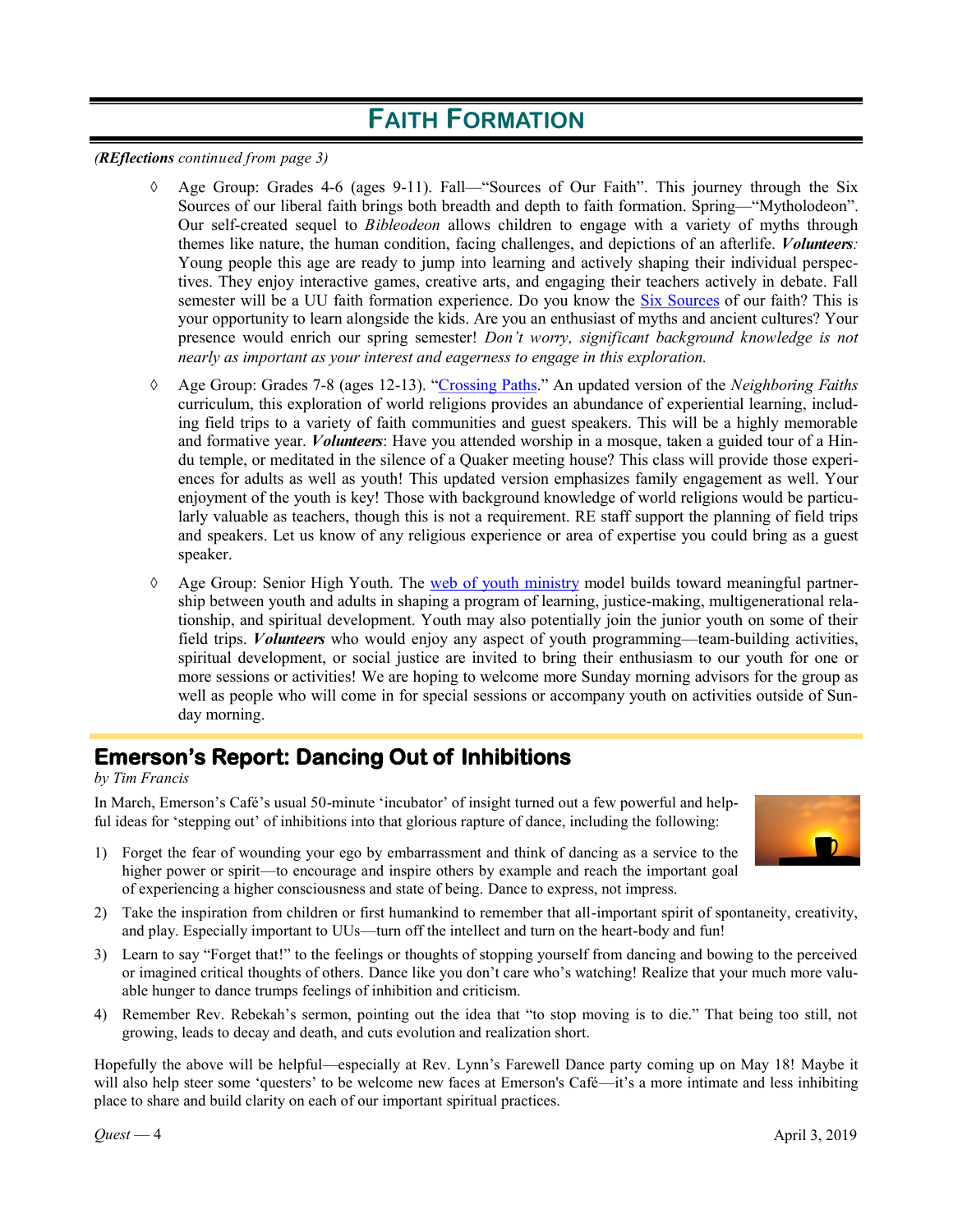# **CONGREGATION WORKS**

### **Legacy Sunday**

*by Sharrill Dittmann, Chair, Planned Giving Committee*

We will celebrate Legacy Sunday on May 26, honoring those members and friends who have died this church year, as well as considering our own Legacies. Each of us brings a Legacy to our families, to our social interactions, to UUCR. Each of us adds to our Legacy from the same sources. Legacy is an important topic for all of us, and this year it's particularly meaningful. Lynn will be settling into her well-deserved retirement, and we will be setting off on a new adventure with new leadership. What is the Legacy we want to highlight and build on in this new era? What is the Legacy we want to celebrate? Each us has received the benefit of Lynn's leadership and incorporated that into his or her own "personal" UUCR. How will you honor this?

One way we leave Legacies is by giving to Endowment Funds. Colleges, charities, and churches all love endowments. They give an organization a safety net as well as funds to start new programs that might not be covered with operating funds at the beginning. UUCR has an Endowment Fund, and I encourage you to consider donating to it or putting a bequest in your estate plan in honor of Lynn's Ministry with us. Our fund was just getting under way when the Capital Campaign for the new Sanctuary took the congregation's attention for a spell. Then, our own Roger Estep set up a formal program and raised the awareness of endowments among members at UUCR. Today, we have over \$380,000 in principle and interest in the Fund with pledges for more in members' estate plans. Won't you join them?

Next month, we'll talk more about the business of giving, and we'll honor our newest member of the Legacy Society – those members who have made gifts or bequests above a minimum amount. Never forget that *all* gifts are received with gratitude.

### **From the Archives**

*by Maude McGovern*



### **UUCR's Archives**

It started with a bunch of boxes pulled from closets and corners. Oh, and a bookcase that nearly fell over on me. Agendas of longago committee meetings mingled with photos of founding members. Directories, board minutes, annual reports, and newsletters were all over the place. Then there were miscellaneous items such as oral histories, newspaper clippings, and a T-shirt.

Slowly, the archives took shape. I sorted, tossed the chaff, and organized the rest in time to write *UUCR at 60*, an anniversary history in 2016. ([Available on the church website.\)](https://www.uucr.org/sites/default/files/internal-documents/UUCR%2060th%20Anniversary%20History%20-FINAL.pdf)

UUCR has a rich history. Congregants have included musicians and artists, mayors of Rockville, environmental and civil rights

activists. Ministers have inspired and comforted. People have sung and prayed, held parties and meetings, educated children, sought truth, and served the world. Knowing UUCR's history deepens my sense of community that exists not just now but backwards and forward in time. I hope you feel the same.

I am moving out-of-state soon, but leave UUCR's archives in the capable hands of Glenn Griffin and Chris Julka. Contact them if you have a church history question or think you may have something to add to the collection. And keep making history at UUCR!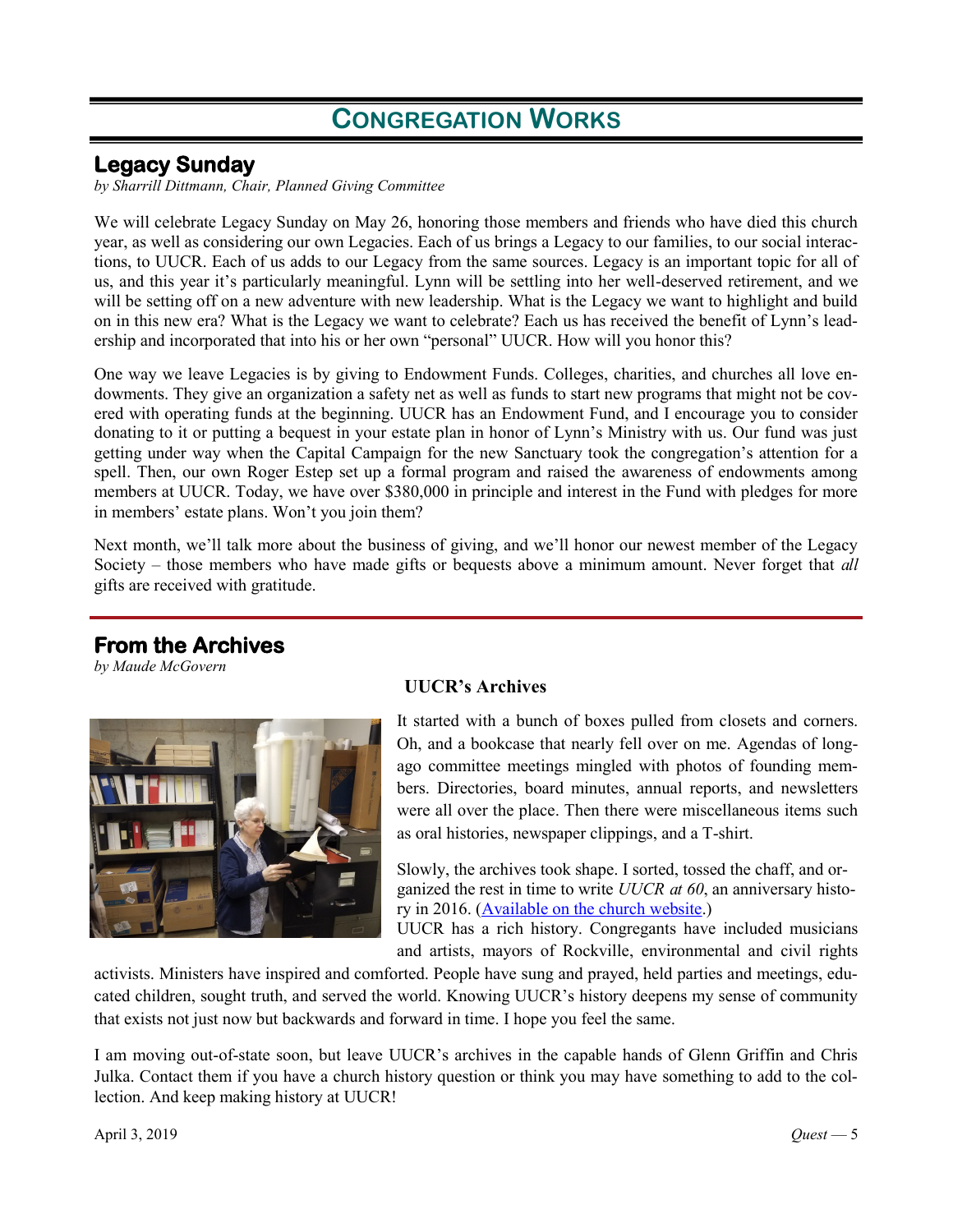# **CONGREGATION WORKS**

# **Candidates for Election at UUCR**

*by the UUCR Nominating Committee*

The candidates submitted to the congregation by the Nominating Committee are listed below. All have consented to serve if elected.



**Elsa Powell Strong** is a nominee for Vice President. Elsa became a member of UUCR in 2016 and has loved participating in this vibrant, progressive community with her husband, Eric and their children Kris, Putnam, and Sumner, as well as her Grandmother-in-law, Victoria and most recently, her cousin-in-law, Nancy. She has been deeply moved by the love, support, and friendship this community has shared with her family and feels grateful for this opportunity to serve on the board and give back to UUCR.

Professionally, Elsa supports leaders and organizations to inspire, motivate, and engage their people by developing strategies and skills that drive better performance. She leads teams of designers and subject matter experts to solve client problems and utilizes a unique and creative approach to leadership development, trust-building, group problem-solving, and strategic planning. She's provided close support to leaders around the world, including an extended assignment in Afghanistan to advise Afghan government leaders on a coordinated capacity-building strategy for the nation's energy sector. She also helped to found the Langer Mindfulness Institute with Professor Ellen Langer of Harvard University, an organization committed to understanding and applying evidence-based mindfulness practices to the improvement of health, well-being, and effectiveness.

Passionate about music, Elsa has been performing opera and cabaret for more than 25 years. She has performed in many choruses and groups and was a member of the board of directors of the Boston Association of Cabaret Artists. She is also extremely grateful to have had the opportunity to perform as a guest member of UUCR's choir and at other musical events, which have allowed her to fit singing into her very full life in new and exciting ways!

Elsa earned a BA from Brown University and a Master's in Organizational Sciences from George Washington University in 2015.

Elsa looks forward to bringing some of what she has learned to support the wonderful community of talented, passionate, and committed people here at UUCR. She knows there is a wealth of knowledge and experience in the UUCR community and as a lifelong learner, she hopes to tap into the collective intelligence that lives in our community to help UUCR achieve its bold vision.



**Brian Haugen** is a nominee for General Trustee, and has been a UUCR member for two years. Brian, his wife Shani, and their three children, Rohan, Inder, and Arjun regularly attend services. His family moved to Rockville in 2007 from Madison, WI, where Brian and Shani had first met studying microbiology. Brian is active in the RE program, teaching 3rd-5th last year and 1st-3rd this year. He works for the National Institutes of Health, overseeing public transparency projects on research grant funding and results, giving the public the information they need to understand the impact of investments in biomedical research. He

grew up on a small farm in far northwestern Minnesota before attending Bemidji State University for college and then the University of Wisconsin for a doctorate in microbiology.

*(continued on page 7)*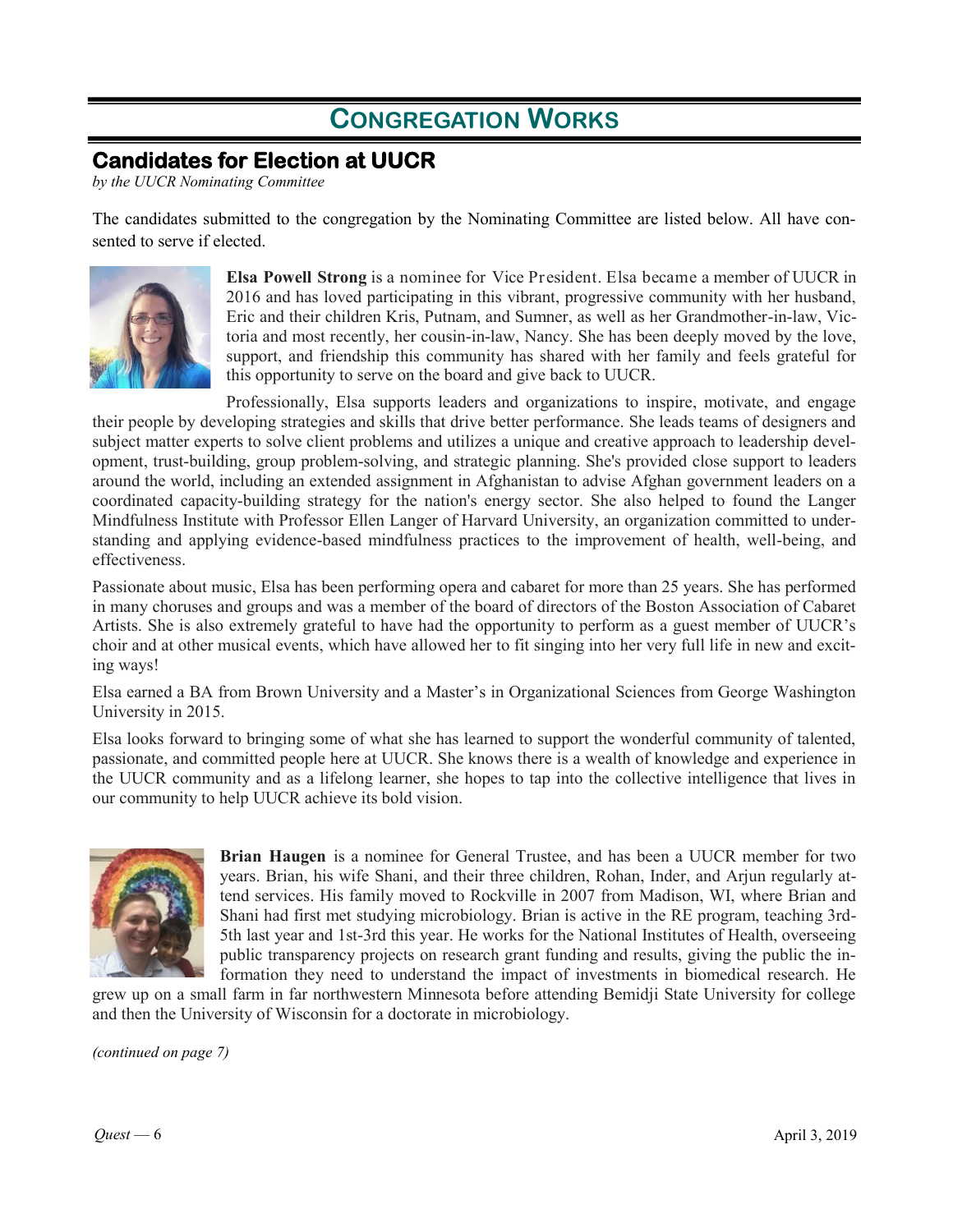# **CONGREGATION WORKS**

*(Candidates continued from page 6)*



**Sandy Larkin** is a nominee for the Nominating Committee. Sandy was born an Army "brat" in Bethesda and although she grew up home-based in Maryland, she moved frequently. She is an empty-nester with her husband Larry in Rockville. They are working a bit too hard, but squeezing in travel whenever possible. Sandy and Larry have two daughters: Caroline is getting her PhD in Computational Biology and Natalie is majoring in Cyber Security at UCF. Sandy joined UUCR last year and has been involved in the Action Auction, Emerson's and the Small Group Ministry. She is thrilled to have found her UUCR community!

**Niambi Powell** is a nominee for the Nominating Committee. Niambi is a licensed clinical social worker with over a decade of experience serving a broad range of at-risk and underserved populations. With an MSW from UMAB School of Social Work and a BA in Human Development/Family Science from Messiah College, Niambi has a passion for building relationships that cultivate learning, growth, and equal access to opportunity in her local community. Niambi has been singing her whole life and it comes as no surprise that music and service should go hand in hand. Niambi is the co-founder of Harmony's African-American Legacy Organization (HALO), serving as the artistic co-



director of its community music therapy program – "Race and Real Talk". She currently sings baritone with its all-women ambassador quartet, HALO – the first ever internationally competing African-American barbershop quartet. Niambi is approaching her two-year anniversary as a UUCR member and treasures having had Rev. Lynn officiate her and her husband, Cedric's, wedding in October 2017. She enjoys singing with the adult choir and Bonfire of the Mannakeys, and serving on UUCR's Music and Arts Committee. Prior to joining UUCR, Niambi attended services and served as an OWL facilitator for the middle school aged youth at All Souls in Washington, DC. She looks forward to continued service and fellowship with the UUCR community.

# **SHARING THE MINISTRY**

## **Thinking of You**

*compiled by Judy Eisenhauer and Staff on behalf of the Pastoral Care Team*

**Hunter M. Jones, Jr.** died on Friday, March 22, 2019. Hunter and Peggy Jones, who first met when they were in 7th grade, were Founding Members of UCR having signed "the Book" in 1956. After joining, Hunter visited every member of UCR, took their photo, and gave them a pledge card. Hunter was a regular teacher in Sunday School and a quiet force for creativity and fun as well as learning. One year, Hunter wanted to introduce dance to the children, so he enrolled himself in dance classes, and dancing became a regular and passionate part of his life. Until recent years, Hunter



and Peggy sat in "their pew" up front in the center. Hunter served this congregation with generous love and dedication for 60 years. Hunter did not wish to have a memorial service, but cards to Peggy are appreciated. In a message from the family to the congregation, Hunter's son wrote, "Thanks for being part of Dad's life." We who knew him know that the blessing was ours.

**Evelyn Marks**, mother of Dave Marks, was admitted to hospice near her home congregation, the Unitarian Universalist Church of Annapolis. Our thoughts and prayers are with Dave, Diane, and Dave's family.

Please contact **Judy Eisenhauer** with any joys, concerns, or accomplishments you would like to share in this column.

April 3, 2019 *Quest* — 7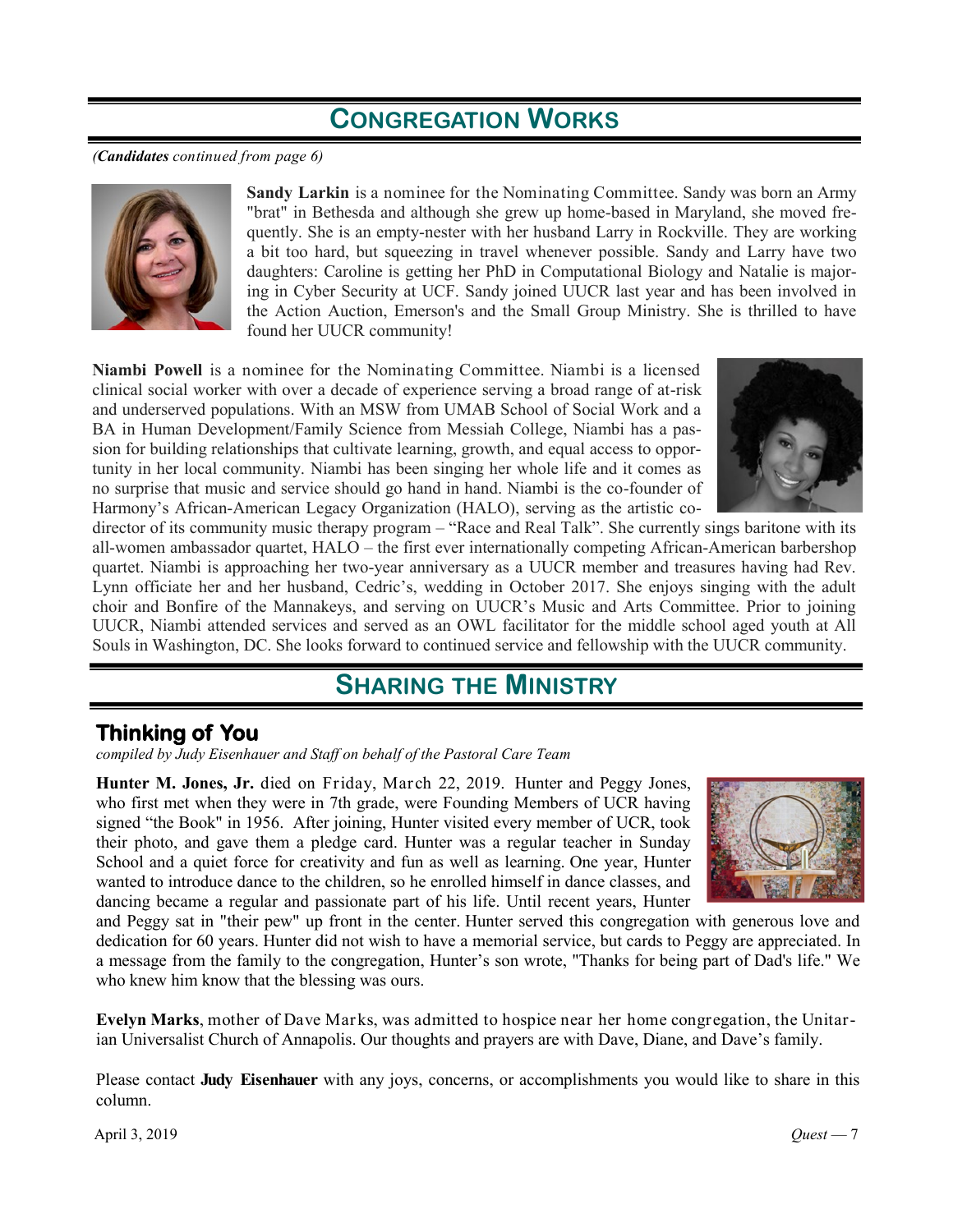# **SHARING THE MINISTRY**

### *DeLynneations*

*by Rev. Lynn Strauss* 

### **The Gift of Grief**

Psychotherapist Francis Weller writes, "Coming home to grief is sacred work." I must be honest with you my dear congregation, I am living into grief in these final months with you. For leave you I must.

And yes, I'd rather give you joy and laughter, but it is the gift of grief I am feeling. Why a gift? Because my heart is moved by all I cannot save, by all that I will miss, by all that has been miracle and meaning in these 14 years of ministry. A better word perhaps is depth. Depth is what I have tried to teach and preach and discover with you. I hope I have in some small part succeeded.

Ministry takes many forms – celebration, sorrow, action, strategy, mistakes, knowledge, wisdom, and so much more. Isn't that what love is like? All that and more?

I came to ministry and to UUCR with a sense of privilege. "Who am I to be called to such holy service?" I leave you not only with my sacred grief, but with a deep well of gratitude. I thank you for accepting my leadership, for creative moments shared, for bringing your children and youth into our sacred halls, for trusting me with your pain, for allowing me to speak at the Memorial Services of your loved ones, and to dance at your weddings.

Like love, grief and gratitude are also affirmations of life.

I will think of you when I see a deer, when I sing a hymn, when I dance.

Blessings,

*Lynn*

### **The Art on Our Walls**

*by Liliane Blom and Sherry Dittmann, Aesthetics Committee*

Our latest artist is Deborah Kennedy. Deborah is a poet and photographer whose work captures the ordinary things, people, and unintended events that become our lives. After 27 years in finance, she now writes, teaches, and promotes the arts, advocating the practical value of creative thought. She exhibits work across the DMV area—photos with poetry and writes for other artists as well. She is the author, along with composer Rob Redei, of



*[Open Minds](https://www.youtube.com/watch?v=U_SvSrWIphw)*, a choral work performed to give voice to those with mental health challenges and the people who care for them.

Deborah founded *ART*speaks, a community space focused on new artists, found art, and social justice installations, and she works with high school students to create their own public exhibits. She's working with over 100 business sponsors, artists, and community leaders on a public art project to debut in April. See Deborah's photographs with poetry at [IncorporationsPoetry.com.](https://incorporationspoetry.org/)

We invite you to spend some time reading Deborah's poetry and forming your own interpretations of her photographs.

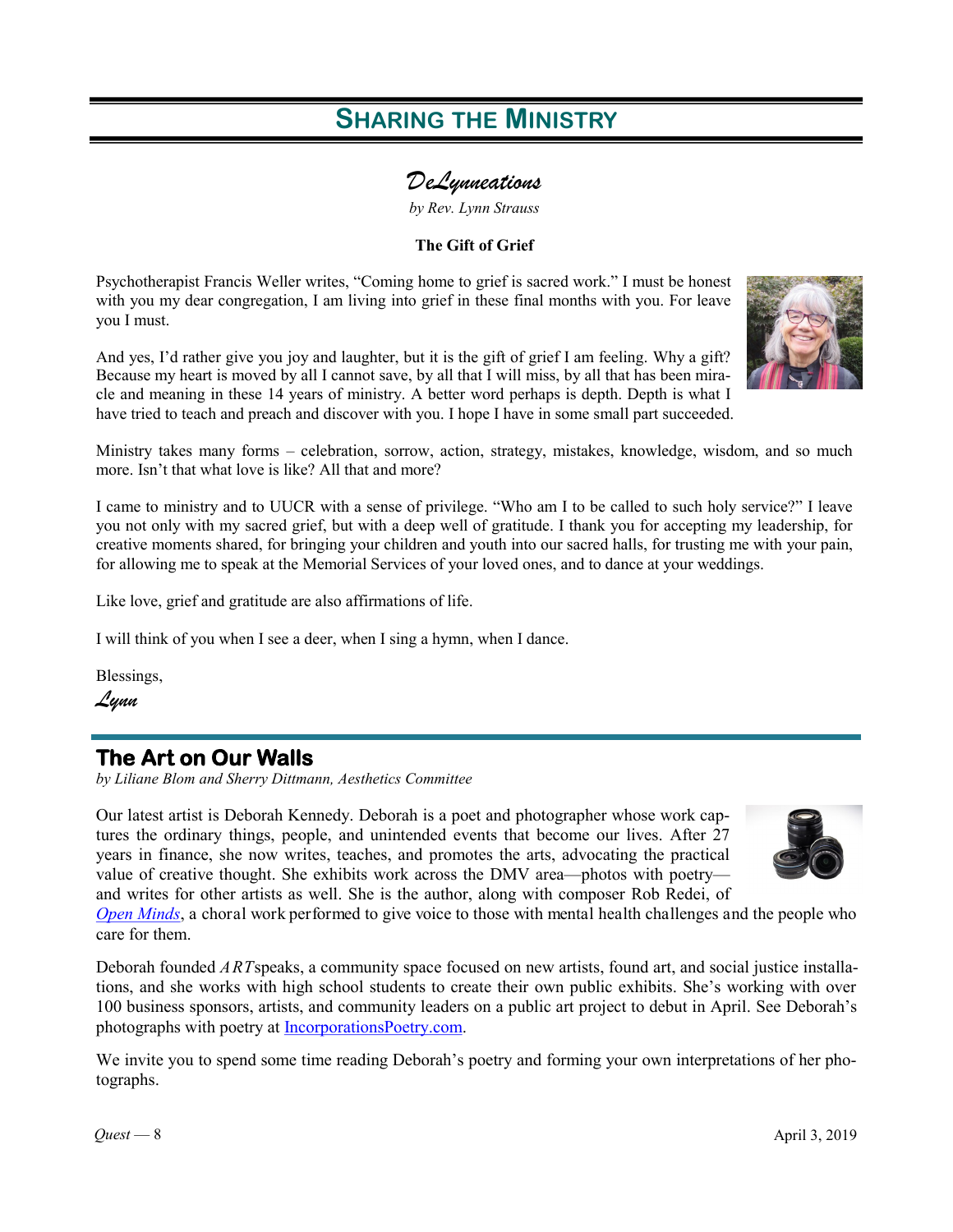# **SHARING THE MINISTRY**

### **Cultural Appropriation**

*by Rev. Lynn Strauss, Rev. Rebekah Savage, and Director of Music Sarah Jebian*

In our ongoing work to de-center whiteness and be a truly anti-racist, anti-oppression, multicultural, and "Welcoming" congregation, we make mistakes – mistakes that cause harm. This harming happens when we fail to ask the right questions, ignore the context, or disregard the power dynamics in our relationships.

Worship planning at UUCR happens most often within our professional staff, with the senior minister carrying the primary accountability for excellence and integrity. When crafting a worship service that features music, rituals, dance, or stories of an oppressed or marginalized community, we are called to reflect upon many questions such as:

- Why are we doing this?
- Why use *this* particular cultural material or event?
- What is the cultural context from which it is taken? What is the history?
- Can I / Did I invite people from the culture to participate and to speak for themselves in this plan?

Cultural appropriation in worship or ritual can happen easily even if we are aware and inclusive in the planning, creation, and decision making. For the purposes of this *Quest* article, let's focus on the area of music – one of the most consistent ways in which we might experience cultural appropriation in our worship community. In all creative art forms, appropriation can be difficult to spot and there's often no "right" answer, even amongst people of color, or within one cultural group.

For example, there are some who feel that our predominately white UU choirs shouldn't sing gospel music, because gospel music is traditionally rooted in African-American churches and is specifically Christian in theological principle. The response to this line of thought has often been, "Well, if white people aren't allowed to perform music from other cultures, does that mean that people of color shouldn't perform Bach?" This reflexive response ignores the fact that African-American musicians have historically been shut out of 'white' music spaces, and there are still examples where this continues today. Remember that African-American performers weren't allowed to perform at 'white' nightclubs. Facing those closed doors, brilliant musicians of color birthed the music of ragtime, jazz and the blues, rock & roll and hip hop... which white performers then copied and used without giving credit where it was due, and often for greater pay and success than were or are allowed for African-American performers. That is the very definition of cultural appropriation. It happens when the dominant culture takes or uses something from another, often oppressed and/or marginalized group – often people of color – calls it their own, and uses it for their own purposes and not for the benefit of the marginalized group.

Unitarian Universalist religious educator and anti-racism, anti-oppression activist Jacqui James writes:

*"Since we as Unitarian Universalists seek to promote justice, equity, peace, and the inherent worth and dignity of every person, we must look at how the integration of rituals, symbols, and ideas of other traditions may be affecting those whose traditions are being 'borrowed.' It is important that we learn to differentiate between drawing from the wisdom and appropriating rituals, artifacts, and other elements of the spiritual traditions of other religions."*

We have much to learn and many new ways to deepen our care of one another. Let us continue the work with courage and grace.

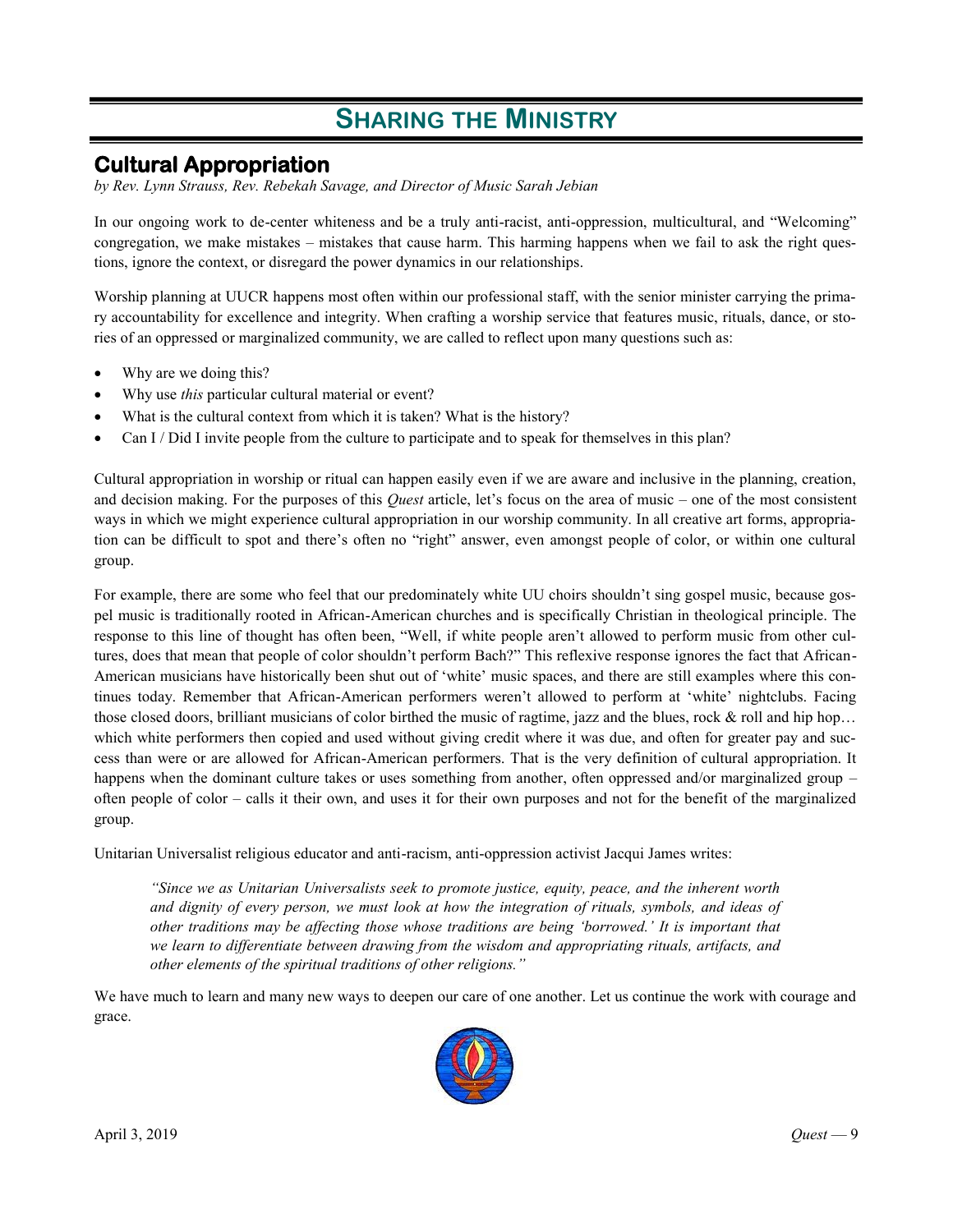# **ANNUAL CANVASS**

### **Canvass 2019**

*by Bruce Baskett*

**"UUCR members and friends will do what's** *necessary***; and then they will do what's** *possible;* **and then, suddenly, they will be doing what was thought to be** *impossible,* **with their** *Legacies of Love***."** 

 $\sim$  Francis of Assisi (adapted)

#### **By those Legacies of Love, we are a thriving congregation with many ways to become engaged!**

#### **We have:**

- Beautiful and vibrant worship services that nurture the spirit and engage the mind
- Joyful music and arts ministries, which enhance the spiritual life of the congregation and the mission of UUCR.
- Enriching faith formation programs for children and youth which nurture the awakening of minds and hearts, and which encourage and empower youth to explore life's many questions and to discover their personal meanings
- Inspiring faith formation opportunities for all generations and families, which foster acceptance of one another and encouragement toward spiritual and personal growth
- Meaningful social justice efforts in our community and beyond, with progressive programs and services close to our hearts
- The comfort and beauty of our buildings, gardens, and grounds of our spiritual home.
- All of our loving community for times of celebration and for times of need
- And—we have an extraordinary, supportive staff

**Now it's your turn to do what is "necessary and what is possible."** Express your personal values, what UUCR means to you, by making a pledge of financial support!

All pledges, great and small, as best as you are able, are gratefully received! Your pledge will make a difference in the soon to be developed final UUCR operating budget! Please complete a pledge card at the canvass table in the corridor this month. Or, you can *pledge online* via the Canvass webpage: [uucr.org/canvass.](http://www.uucr.org/canvass)

For information about our current pledges, please see the latest issues of *UUCR E-Weekly*.

Need more information, or have suggestions about this year's Canvass? Visit [uucr.org/canvass,](http://www.uucr.org/canvass) or write to our team at canvassteam@uucr.org.

### **CELEBRATE REVEREND LYNN'S MINISTRY:**

**FIRST CAME JOKES!**

**NEXT COMES A DANCE PARTY!!! SATURDAY, MAY 18 6:00 P.M. TO 9:00 P.M.—ALL AGES**

**FINALLY—REV. LYNN'S FAREWELL SERVICE & RECEPTION SUNDAY, JUNE 9 AT 10:00 A.M.**



**UNITARIAN UNIVERSALIST CONGREGATION of ROCKVILLE CANVASS 2019**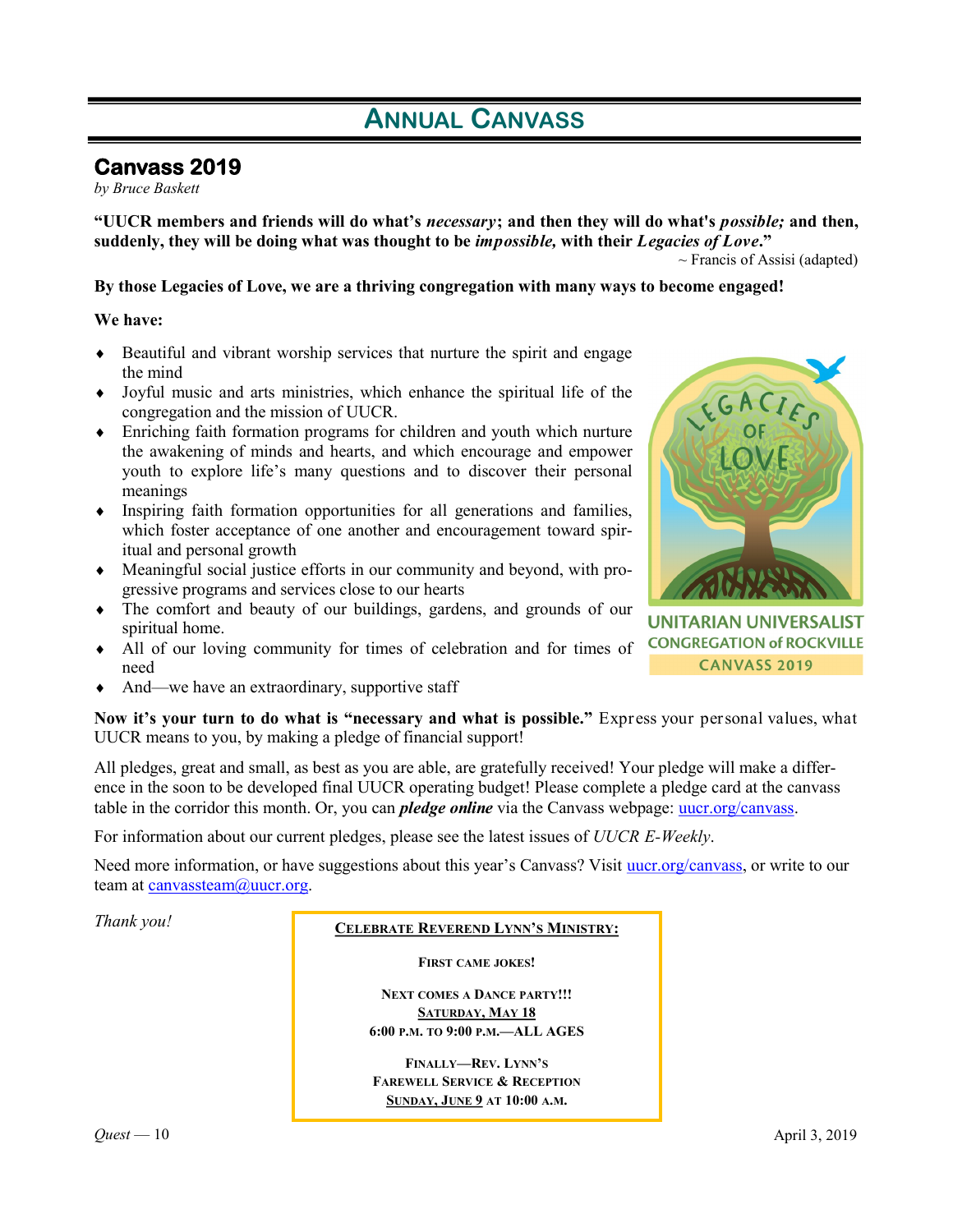# **SOCIAL JUSTICE**

*(Care for the Earth continued from page 1)*

- **Sunday, April 14:** We will focus on food and water, and Rev. Lynn will lead an Earth Day service.
- **Sunday, April 21:** We will focus on transportation.
- **Sunday, April 28:** We will focus on stuff we buy.

Since September 2105, our church home has been reducing our footprint through our solar panels; we are constantly making clean energy. We also are saving energy – most of the sanctuary lights were refitted with LEDs, new LEDs were installed in Founders Hall and its foyer and in two offices in Building 4. In addition, all of our thermostats are programmable, so we are not using energy when space is generally not being used. On March 31, Montgomery County gave away 3 LED light bulbs to UUCR families in exchange for CFL and other less efficient bulbs.

### **Racial Justice: Resources on the Underground Railroad in Maryland**

*by Maude McGovern*

History can be invaluable in understanding the present. With that in mind, the Racial Justice Working Group asked me to give a talk on Rockville's Underground Railroad in February. Afterwards, some people asked me for suggestions of books and local historic resources for further exploring the topic. For anyone seeking to better understand the roots of racism in America, [here is a list](https://www.uucr.org/sites/default/files/document-archive/UGRR%20Resources.pdf) of books, historic sites, and museums.

### **Save the Planet**

*by Marsha Luce*

#### *Recycle your energy bar wrappers and oral care products at UUCR!*

The bins to collect oral care products and energy bar wrappers are in the hallway between Founders Hall and the doors to the circle drive. We partner with [TerraCycle](https://www.terracycle.com/en-US/) and will accept:

- Any brand of toothpaste tubes and caps
- Any brand of toothbrushes
- Any brand of toothpaste cartons and toothbrush outer packaging
- Any brand of floss containers



*Please note:* electronic toothbrushes, battery toothbrushes and/or their parts are **NOT** recyclable through the program.

All foil lined energy bar, granola bar, meal replacements bar, protein bar, and diet bar wrappers.

Shipping to TerraCycle is free and we will receive points that can be redeemed for a variety of charitable gifts, products, or payment of \$0.01 per point to the organization of our choice. TerraCycle upcycles and recycles traditionally non-recycable waste into a large variety of consumer products.

**VOLUNTEER NEEDED**—I am moving to a condo and need someone to take over the collection and mailing of these items. It only takes about 2-3 hours a month to do this. If you have questions or want to help, please contact me for more information.